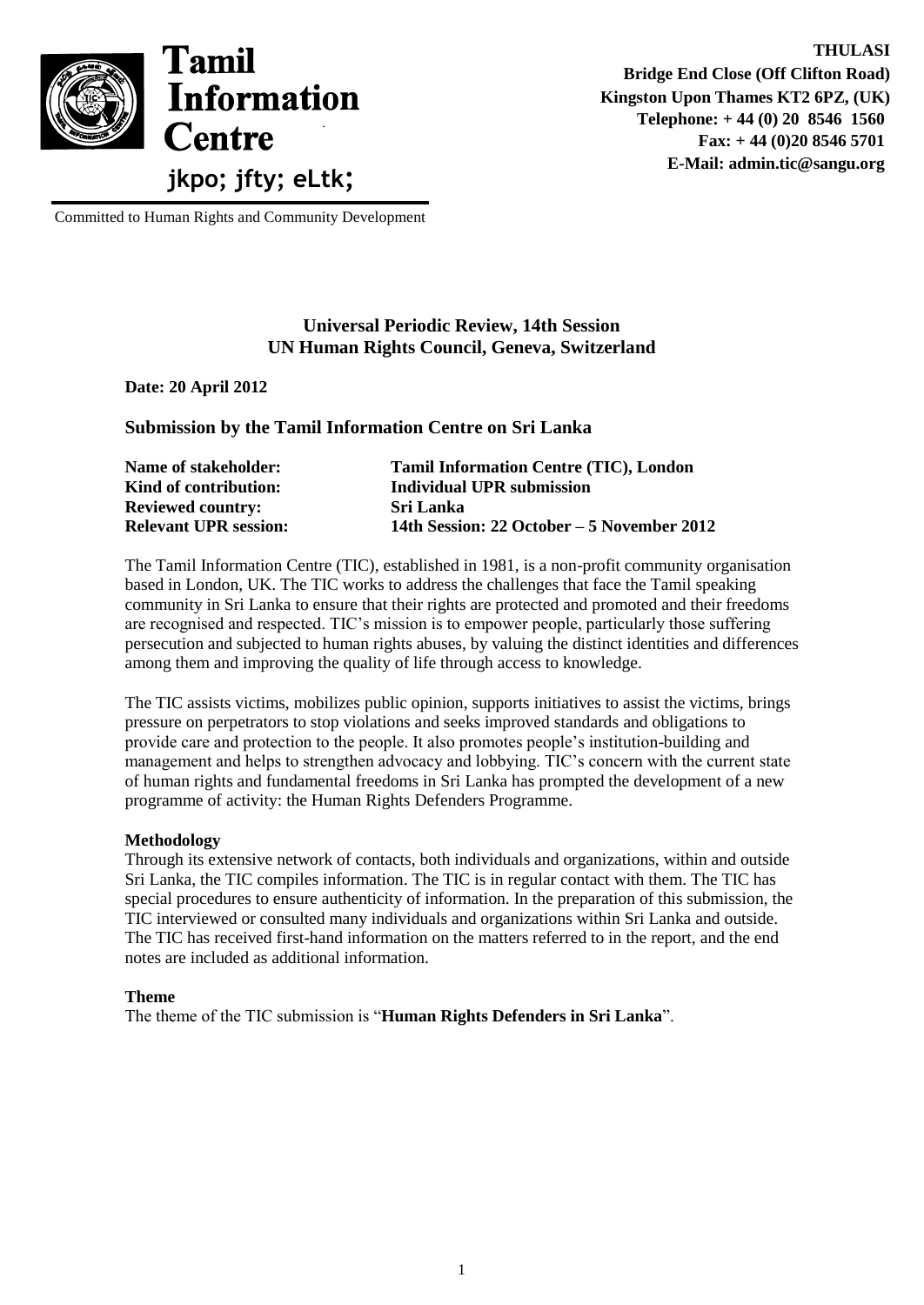### **Universal Periodic Review – 14th Session, 2012 Submission by the Tamil Information Centre (TIC) on Sri Lanka**

# **Human Rights Defenders in Sri Lanka**

## **1.0 Introduction**

**1.1** The period since the last Universal Periodic Review in 2007 has witnessed grave violations of the human rights of civilians in Sri Lanka, particularly in the north-east zone, by state authorities and security forces, culminating in the killing of thousands of Tamils. Although large-scale attacks on civilians have stopped since the end of the war in May 2009, violations have continued and human rights defenders (HRDs) have been particularly targeted by the state in all parts of Sri Lanka.

## **2.0 Sri Lanka's Human Rights Defenders**

**2.1** HRDs work unrelentingly and many media members have also adopted the role of investigating abuses. The space for civil society and human rights work in Sri Lanka is severely limited by fear and the threat of punitive action. The limited space for activists is further eroded by government measures: grievous hurt, murder and disappearances. Many HRDs have fled Sri Lanka fearing for their lives. Despite official complaints and reports by domestic and international organisations, abuses are not investigated by police. Court cases fail due to imposed procedural difficulties and political or police interference. This means neither the perpetrators are held to account nor victims remedied.

## **3.0 Failure of institutions and judiciary**

**3.1** The Sri Lanka Human Rights Commission (SLHRC) has received more than 8,000 complaints since 2009.<sup>i</sup> Earlier, SLHRC failed to provide protection to the people and lacked transparency and accountability. The situation has hardly changed.

**3.2** Under the 2001 Seventeenth Amendment to the Constitution, the President could not make appointments to the independent commissions, including the SLHRC, except on the recommendations of the Constitutional Council.<sup>ii</sup> Appointments to the higher courts, the Judicial Service Commission and to positions such as the Attorney-General and the Inspector General of Police (IGP) could be made only with the approval of the Council.<sup>iii</sup> Under the September 2010 Eighteenth Amendment, however, the President is able to make these appointments after merely seeking the observations of a Parliamentary Council.<sup>iv</sup> The Eighteenth Amendment undermines the independence of the commissions and the police and facilitates political appointments. This Amendment and other laws have made the judiciary incapable of protecting the rights of the individual as against the power of the state. Former judge W.M.P.B. Warawewa said on 4 April 2012 that the executive has destroyed the supremacy of the judiciary and the Attorney-General"s Department has been politicized.<sup>vi</sup>

**3.3** Thousands of individuals submitted evidence of violations by both the Liberation Tigers of Tamil Eelam (LTTE) and the government to the 2009 Lessons Learnt and Reconciliation Commission (LLRC). The LLRC, headed by C. R. de Silva, included those who defended Sri Lanka against charges of war crimes. The International Independent Group of Eminent Persons (IIGEP), which observed the work of the 2006 Commission of Inquiry into Serious Violations (COI), accused the Attorney-General"s Department headed by C. R. de Silva at the time, of playing an inappropriate and impermissible role, advising the COI on the conduct of its proceedings while being the chief legal adviser to the government, thus giving rise to a conflict of interest. The role of the AG"s Department was a primary reason that motivated the IIGEP to terminate its mission before the completion of the COI's proceedings.<sup>vii</sup>

**3.4** The inability or the inadequacy of these bodies has made the task of the HRDs much more difficult and placed them in a dangerous situation.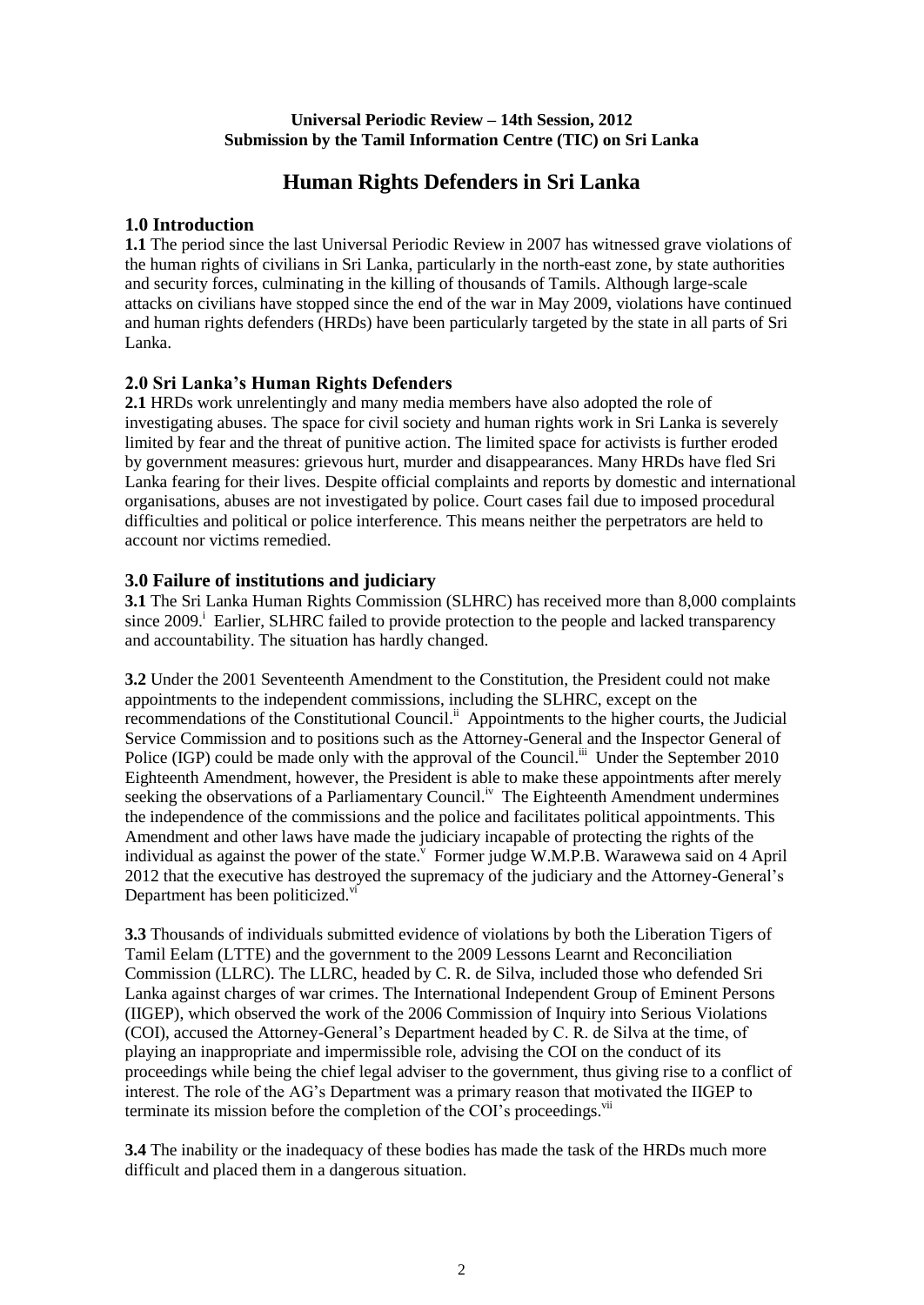## **4.0 Draconian laws**

**4.1** The Emergency Regulations (ER) and the Prevention of Terrorism Act (PTA) have been used to intimidate and detain journalists and other HRDs. Following international pressure, emergency, which had been declared under Section 2 of the Public Security Ordinance, was allowed to lapse on 31 August 2011. But on 29 August 2011, new regulations had been promulgated under the PTA, enabling the government to continue to detain suspects previously held under the ER without charge. The PTA regulations allow the continuation of several provisions of the ER notwithstanding the lapse of the emergency. On 6 September 2011, the President invoked Section 12 of the Public Security Ordinance, which permits the President to call out armed forces and declare essential services under circumstances endangering public security in any district. The President went on, in the absence of any such circumstance and having earlier declared that the situation in the country is normal, to call out the armed forces in respect of all the districts on 8 September 2011.

**4.2** HRDs detained or prosecuted under these laws are likely to be subject to indefinite and extralegal detention, an unfair trial and torture. Lawyers defending PTA clients are often unable to continue because of death threats.<sup>viii</sup> The TIC has received information regarding cases in which former members of the LTTE and others have been forced to declare that the Sri Lankan state was not involved in attacks on or abuses of civilians. Five Tamil doctors who publicized the killing of civilians in military attacks in the Vanni were arrested in 2009, held in custody and forced to retract their statements on the killings. $^{ix}$ 

## **5.0 Targeting NGOs**

**5.1** The government has fostered an atmosphere of mistrust towards international agencies, thereby undermining their work. In June 2010, the government transferred the NGO Secretariat, which supervises work of NGOs, from the Social Services Ministry to the Defence Ministry. Since then, several NGOs have been denied access to the north.<sup>x</sup> NGOs are allowed only to build infrastructure and launch income-generation projects, but are not permitted to undertake counselling, capacity building and empowerment projects. Under a NGO Secretariat circular of July  $2010<sup>xi</sup>$  all NGOs, local and international, must obtain approval to work in the north and abide by the rules of the Northern Province Task Force for Resettlement headed by the President"s brother Basil Rajapaksa.<sup>xii</sup> NGOs in the north have been instructed to invite the military for all their events. After the disappearance of Pattani Razeek, the Managing Trustee of Community Trust Fund (CTF), Puttalam, on 11 February 2010,<sup>xiii</sup> the NGO Secretariat took control of CTF in June 2011 alleging corruption. The NGO was placed under a three-member body, which included  $local army commander Jayashantha Game<sup>xiv</sup>$ 

**5.2** The Sri Lankan government, including the President, has continued a public campaign of vilification of NGOs and HRDs. Criticism of the war effort or police operations are viewed as traitorous. The President in a November 2011 statement accused human rights groups of "misinformation campaigns and conspiracies aimed at destabilizing the country", and claimed they were funded by terrorists. The office of the NGO Viluthu in Colombo was ransacked on 24 January 2012. On 24 March 2012, Public Relations Minister Mervyn de Silva threatened to break the limbs of three activists campaigning at the March 2012 sessions of the Human Rights Council.<sup>xv</sup>

## **6.0 Abductions**

**6.1** Abductions of critics of the government in white vans continue in many parts of Sri Lanka. Sri Lankan MP Anura Kumara Dissanayake said on 8 March 2012 that 29 abductions were reported in the previous two months, and that 'white van culture had become a law'.<sup>xvi</sup> Tamil businessman Ramasamy Prabaharan was abducted on 11 February 2012 from his Colombo home after filing a case against police for torture and detention.<sup>xvii</sup> Sagara Senaratne who was abducted in Kotte on 26 March 2012 was released within a few hours after his brother-in-law and Postal minister Jeevan Kumaratunge complained to the President. Mr. Senaratne had earlier crossed over from the ruling Sri Lanka Freedom Party to the opposition United National Party.<sup>xviii</sup> Australian national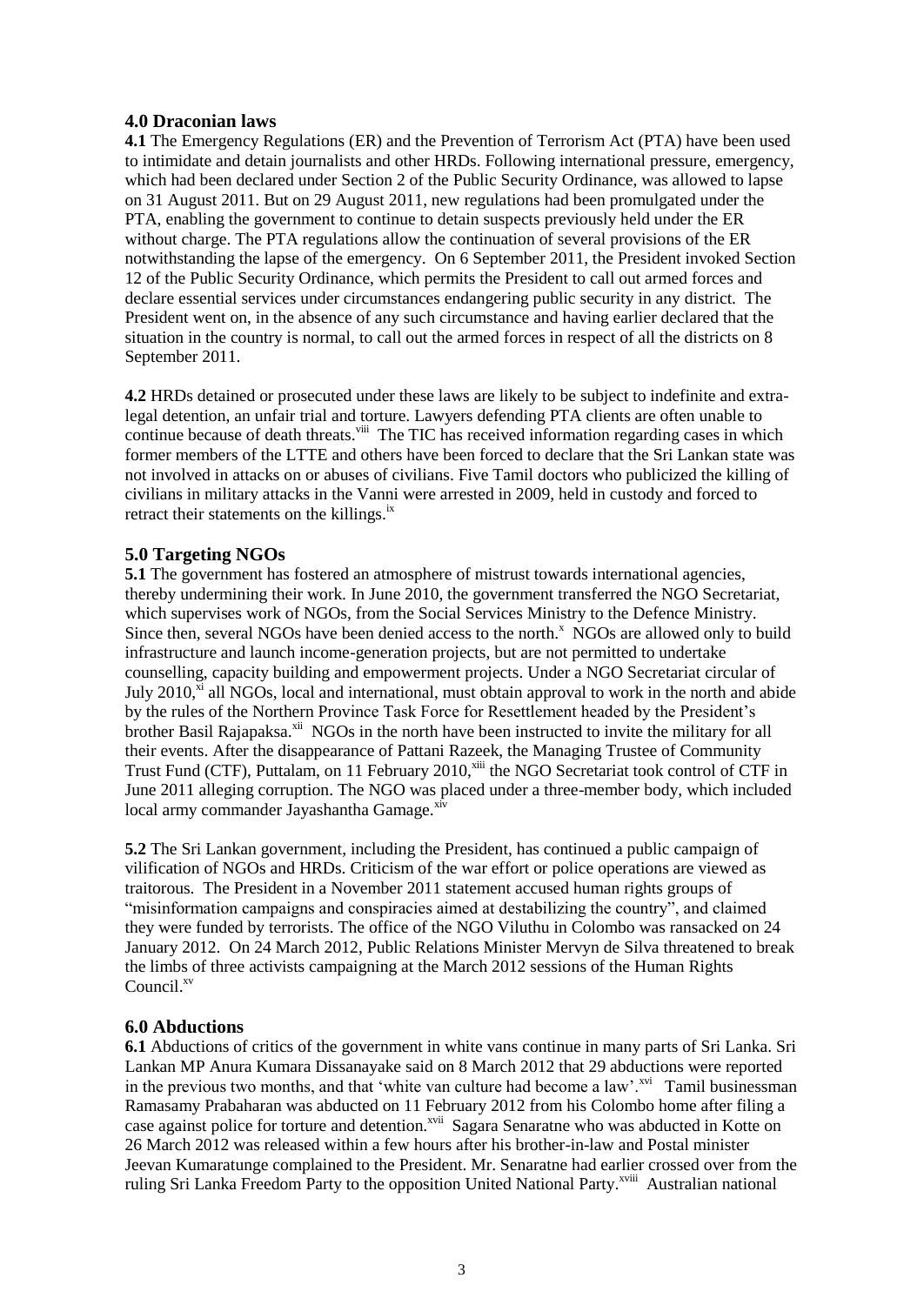Premakumara Gunaratnam and Frontline Socialist Party leader Dimuthu Attigala were abducted on 6 April 2012, but were released on 10 April after protests from the Australian government.<sup>xix</sup> Mr. Gunaratnam says that the operation suggested the abductors were part of government security services.<sup>xx</sup> According to Ms. Attigala in a press interview, the captors were concerned during questioning that she might later implicate Gotabaya Rajapaksa as being behind her abduction, and attempted to convince her that the Defence Secretary was not involved.<sup>xxi</sup> Despite these statements, no inquiry has been initiated by the authorities and no one has been arrested.

**6.2** The people abducted and released and human rights organizations are aware of the identities of the authorities behind the abductions and the places where abducted persons are held, but are unable to speak out for fear of reprisals. The TIC understands that even the SLHRC is aware these details.

## **7.0 Attacks on Journalists**

**7.1** During the civil war, journalists were threatened into silence, killed or disappeared. This situation continues after the end of the war. The government has instilled fear within the media resulting in unprecedented levels of self-censorship.<sup>xxii</sup> Killings and disappearances function not only to remove the persons from the civil sphere but act as a warning to others.<sup>xxiii</sup> The Committee to Protect Journalists (CPJ) has recorded the killing of 11 journalists since 2007.<sup>xxiv</sup> In March 2012, CPJ reported that there was a rise in threats for journalists. $^{xxv}$ 

### **8.0 Brief Case Studies**

#### **8.1 Case Study 1: J. S. Tissainayagam**

J. S. Tissainayagam, a journalist with North-Eastern Monthly was detained under the PTA on 7 March 2008 and held by the Terrorist Investigation Department for over 180 days without charge.<sup>xxvi</sup> He was convicted of intending to incite violence and sentenced to 20 years rigorous imprisonment. Following international outcry, he was pardoned by President Rajapaksa and freed on the 3 May 2010. Tissainayagam fled to the US on his release.<sup>xxvii</sup>

#### **8.2 Case Study 2: Lalith Kumar Weeraraj and Kugan Muruganandan**

HRDs Lalith Kumar Weeraraj and Kugan Muruganandan disappeared in Jaffna on 9 December 2011.<sup>xxviii</sup> Their families suspect they are detained in Jaffna and have petitioned the Court of Appeal.<sup>xxix</sup> The disappearance occurred a day before a press conference which the two men had organised.<sup>xxx</sup> They had been earlier threatened by police for putting up posters relating to disappearances, attacked by a group in the presence of the military, and detained. Their efforts to lodge formal complaints with the police were futile. They had been warned to discontinue their campaigns.<sup>xxxi</sup>

#### **8.3 Case Study 3: Fr. Karunaratnam**

The chairperson of the North East Secretariat on Human Rights (NESOHR), Fr. M. X. Karunaratnam was killed in a landmine attack on 20 April 2008. His work included efforts to improve the human rights protection. In the weeks before his death, Fr. Karunaratnam called for a UN body in Sri Lanka to monitor abuses and flayed Sri Lanka"s human rights record. He urged human rights agencies to operate pro-actively and extend activities to the North-East. He visited other countries to raise awareness of the situation of Tamils internationally.<sup>xxxii</sup>

#### **8.4 Case Study 4: Right to Life, Negombo**

Following death threats to staff in September 2008 and January 2009, the Negombo human rights organisation Right to Life, complained to the IGP. The telephone caller had said, "If you don"t stop your work two or three of you will be killed".<sup>xxxiii</sup> Similar calls were received prior to the assassination of Nishanta Fernando on 20 September 2008. Mr. Fernando"s widow Padmi Peiris said in an affidavit on 7 December 2008: "...there have been various types of threats ...that me and my children will be assassinated…The reason for the murder (husband"s) is complaints I and my family members made …against a number of police officers …and because we are to give evidence against them before courts".<sup>xxxiv</sup>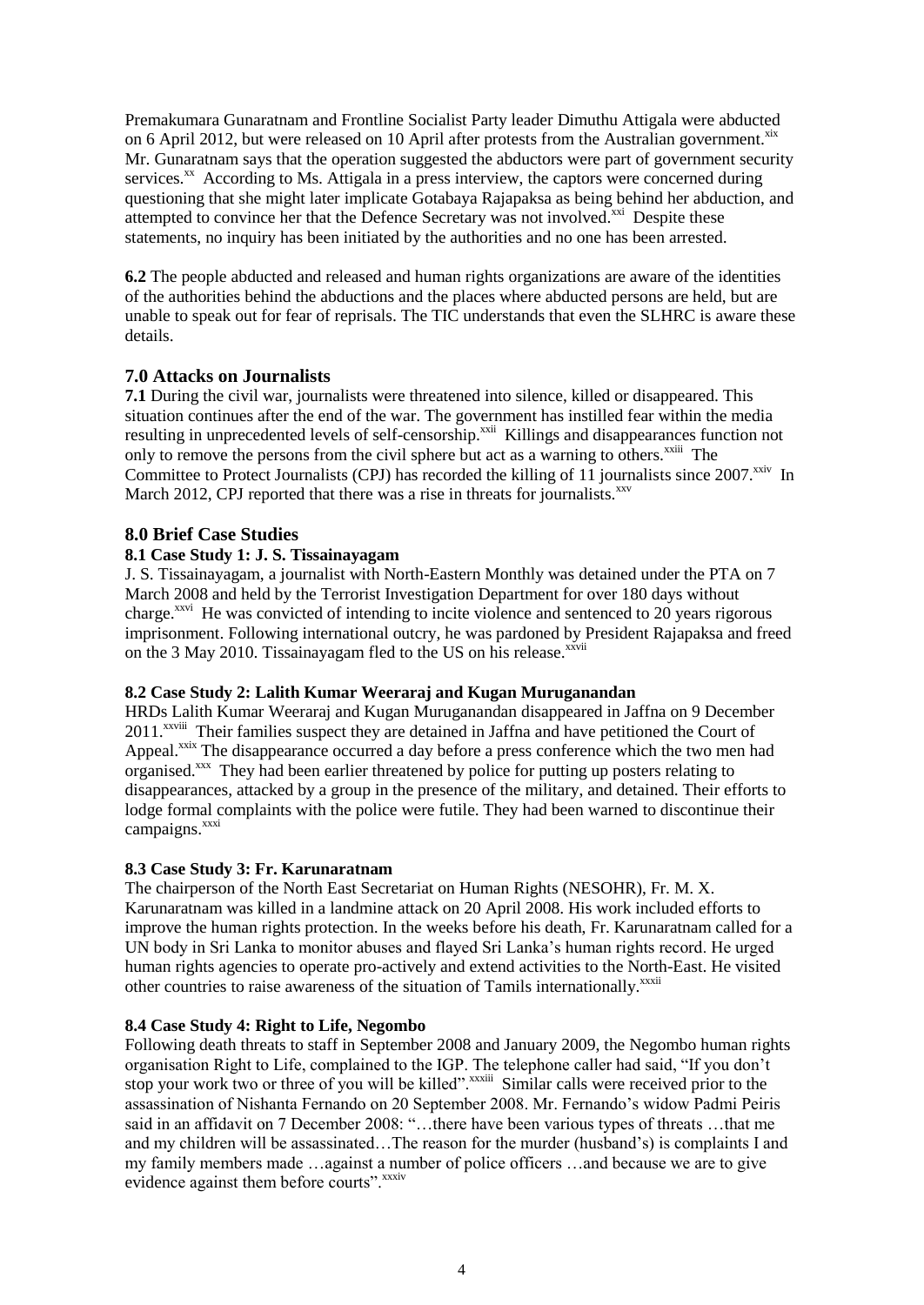#### **8.5 Case Study 5: Ranjith Kumar**

Ranjith Kumar was Inspector at LTTE's Kilinochchi police station between 2002 and 2004.<sup>xxxv</sup> In March 2003, he briefed international delegates, including UN Special Envoy Ian Martin about the police force, and showed human remains recovered in Vanni earlier occupied by Sri Lankan troops. In May 2009, he was arrested and interrogated about the briefing of Ian Martin and the media, but was later released. Following the Channel 4 film Sri Lanka"s killing fields in June 2011, former LTTE members who had earlier links with international agencies were re-arrested and forced to counter the allegations made in the film. In the circumstances, Ranjit Kumar fled the country. xxxvi

### **9.0 Recommendations**

**9.1** The Tamil Information Centre calls upon the Sri Lankan government to

respect the rule of law and abide by the provisions of international law and the constitution of Sri Lanka, and respect the Sri Lankan people"s right to freedoms of expression, assembly and association and the right to a fair trial;

remove all the current impediments to the Sri Lankan people in the enjoyment of legitimate rights and freedoms, including the repeal of draconian laws such as the Prevention of Terrorism Act and the regulations under the Act;

cease all vilification, intimidation, attacks, abductions, illegal arrests, arbitrary detention, torture in custody and other human rights violations against Human Rights Defenders in Sri Lanka and observe the requirements of due process as demanded by international law and the Sri Lankan Constitution in cases of arrest and detention;

release all the people currently held in custody without trial, including Human Rights Defenders, or charge them in courts, allowing them access to families and legal counsel and providing them medical and other essential facilities;

take sincere measures towards reconciliation between communities as permanent peace is the key to prosperity and success of Sri Lanka in the international arena;

**9.2** The Tamil Information Centre urges the UN Human Rights Council and other UN bodies, including the Security Council, to

take effective and sustained measures to restore the rights of the people of Sri Lanka;

work towards a country visit by the Special Rapporteur on the Situation of Human Rights Defenders to Sri Lanka to ensure the protection of Human Rights Defenders in accordance with Resolution 13/13 of 25 March 2010 of the Human Rights Council;

set up a separate and easily-accessible UN human rights unit in Sri Lanka, outside other UN agency offices in the island, with the concurrence of the Sri Lankan government, in order to raise the capacity and effectiveness of human rights bodies, thereby enhancing their credibility nationally and internationally.

1

i Amnesty International, *UN: Truth and justice needed to resolve Sri Lanka rights crisis*, 12 September 2011, http://www.amnesty.org/

<sup>&</sup>lt;sup>i</sup> Article 41B of the Sri Lanka Constitution

iii Article 41C of the Sri Lanka Constitution

iv Article 41A of the Sri Lanka Constitution

v Asian Human Rights Commission, *The state of human rights in Sri Lanka in 2011*, AHRC-SPR-001-2011, http://www.humanrights.asia/resources/hrreport/2011/AHRC-SPR-011-2011